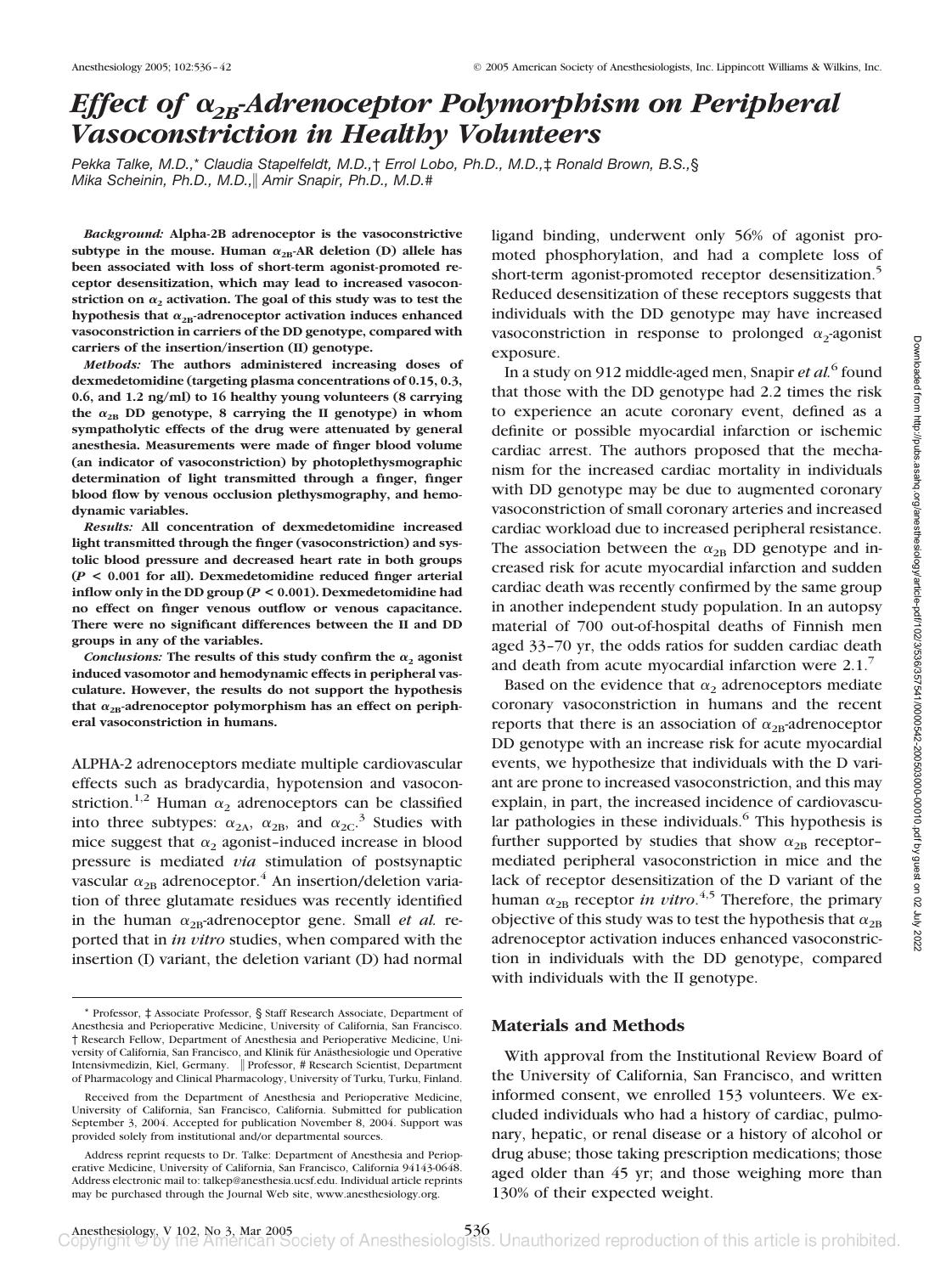Subjects for the study were selected according to their  $\alpha_{2B}$ -adrenoceptor insertion/deletion genotyping results. Genotyping data were available for 152 of the 153 screened subjects (99.3%). Of the 152 subjects, 63 (42%) carried the II genotype, 14 (9%) carried the DD genotype, and 75 (49%) were heterozygous. Sixteen healthy subjects (8 carrying the DD genotype, 8 carrying the II genotype) completed the study. DNA for genotyping was extracted from peripheral blood using standard methods. The method used to identify the subjects' genotype of the  $\alpha_{2B}$ -adrenoceptor insertion/deletion polymorphism was based on polymerase chain reaction amplification and DNA electrophoresis and has been described elsewhere.<sup>6</sup> Genotyping and selection of the subjects for the study were done at the University of Turku, Finland. The investigators at University of California, San Francisco, conducting the study were blinded to the genotype until completion of the study.

## *Preliminary Preparations*

During the study, subjects rested supine on a padded operating room table. On the day of study, a catheter was inserted into a vein of the left foot to permit administration of intravenous fluids, anesthetics, and the study drug. Lactated Ringer's solution, 7 ml/kg, was administered before the study, and 1.5 ml  $\cdot$  kg<sup>-1</sup>  $\cdot$  h<sup>-1</sup> was administered thereafter until the end of the study. After placement of local anesthesia with lidocaine, a cannula was placed into the radial artery of the left arm to permit continuous measurement of arterial blood pressure. Monitors for measurement of blood volume (by photoplethysmography), blood flow (by strain gauge plethysmography), and temperature in the finger were attached to the hands as described below (see Photoelectric Plethysmography, Mercury-in-Silastic Strain Gauge Plethysmography, and Finger Temperature). Subjects were covered with blankets during the study.

# *General Study Design*

This study randomly compared the effects of four progressively increasing intravenous doses of dexmedetomidine in 8 volunteers with the  $\alpha_{2B}$  DD and 8 volunteers with the  $\alpha_{2B}$  II genotypes given general anesthesia. General anesthesia was used to eliminate  $\alpha_2$  agonist-induced sympatholytic effects to allow the study of  $\alpha_2$  agonistinduced vasoconstrictive effects.2

On the study day, subjects breathed 100% oxygen during induction of general anesthesia with intravenous alfentanil  $(30 \mu g/kg)$  and propofol  $(3 \mu g/kg)$ . Administration of rocuronium (600  $\mu$ g/kg) facilitated tracheal intubation. Anesthesia was then maintained with 70% nitrous oxide in oxygen and intravenous infusion of propofol (100  $\mu$ g · kg<sup>-1</sup> · min<sup>-1</sup>) and alfentanil (0.5  $\mu$ g · kg<sup>-1</sup> ·

 $min^{-1}$ ) for the duration of the study. Ventilation was adjusted to keep the end-tidal concentration of carbon dioxide at 35–40 mmHg. During anesthesia, use of forced air warming kept esophageal temperatures at 36°–37°C.

When blood pressure and heart rate varied less than 5% over a 5-min period (approximately 30 min after induction of anesthesia), baseline measurements of hemodynamic variables, finger blood volume (by photoplethysmography), finger blood flow (by strain gauge plethysmography), and temperature were obtained. Hemodynamic and vasomotor responses before, during, and for 20 min after four progressively increasing intravenous doses of dexmedetomidine (dexmedetomidine; Abbott Laboratories Inc., North Chicago, IL) were determined.

# *Dexmedetomidine Infusion*

A computer-controlled infusion pump (Harvard Apparatus 22; Harvard Apparatus, South Natick, MA) was used to infuse dexmedetomidine  $(4 \ \mu g/ml)$  to target plasma concentrations of 0.15, 0.3, 0.6, and 1.2 ng/ml. The duration of the first three infusion steps was 15 min. The duration of the last infusion step was 30 min. The pump was controlled by STANPUMP<sup>\*\*</sup> software, which adjusted and recorded the rate of infusion every 10 s, based on currently available pharmacokinetic data for dexmedetomidine (*i.e.*, a central volume of distribution of 0.427 l/kg and absorption and elimination rate constants of  $k_{10} = 0.0212$  min<sup>-1</sup>,  $k_{12} = 0.0744$  min<sup>-1</sup>, and  $k_{21} =$  $0.0264 \text{ min}^{-1}$ ).

# *Photoelectric Plethysmography*

Blood volume in the finger was assessed using photoelectric plethysmography, which measures infrared light transmitted through a fingertip (LTF). The absolute level of transmitted light was determined by pulse oximeter (Nellcor N200; Nellcor Inc., Hayward, CA), for which we placed a sensor (Nellcor D25; Nellcor Inc., Pleasanton, CA) on the ring finger of the left hand.

The pulse oximeter consists of two parts, a sensor and a monitor. The sensor, which is applied to the tip of a finger, contains a low-voltage, low-intensity, light-emitting diode that is supplied with constant drive current and emits infrared light (approximately 920 nm). When light from the light-emitting diode is transmitted through the finger, a portion of the light is absorbed by the finger. A detector photodiode in the sensor receives light and generates an electrical current proportional to the amount of light received. A microprocessor-based monitor processes the measurements.<sup>8</sup> Data on electrical current thus generated were transmitted to a computer, sampled every 10 s, and recorded. This measurement of current (in nanoamperes) served as the qualitative measure of blood volume and, hence, vasoconstriction in the

<sup>\*\*</sup> STANPUMP program. Available at: http://anesthesia.stanford.edu/pkpd. Ac-<br>ssed September 20, 1999. **fingertip.** cessed September 20, 1999.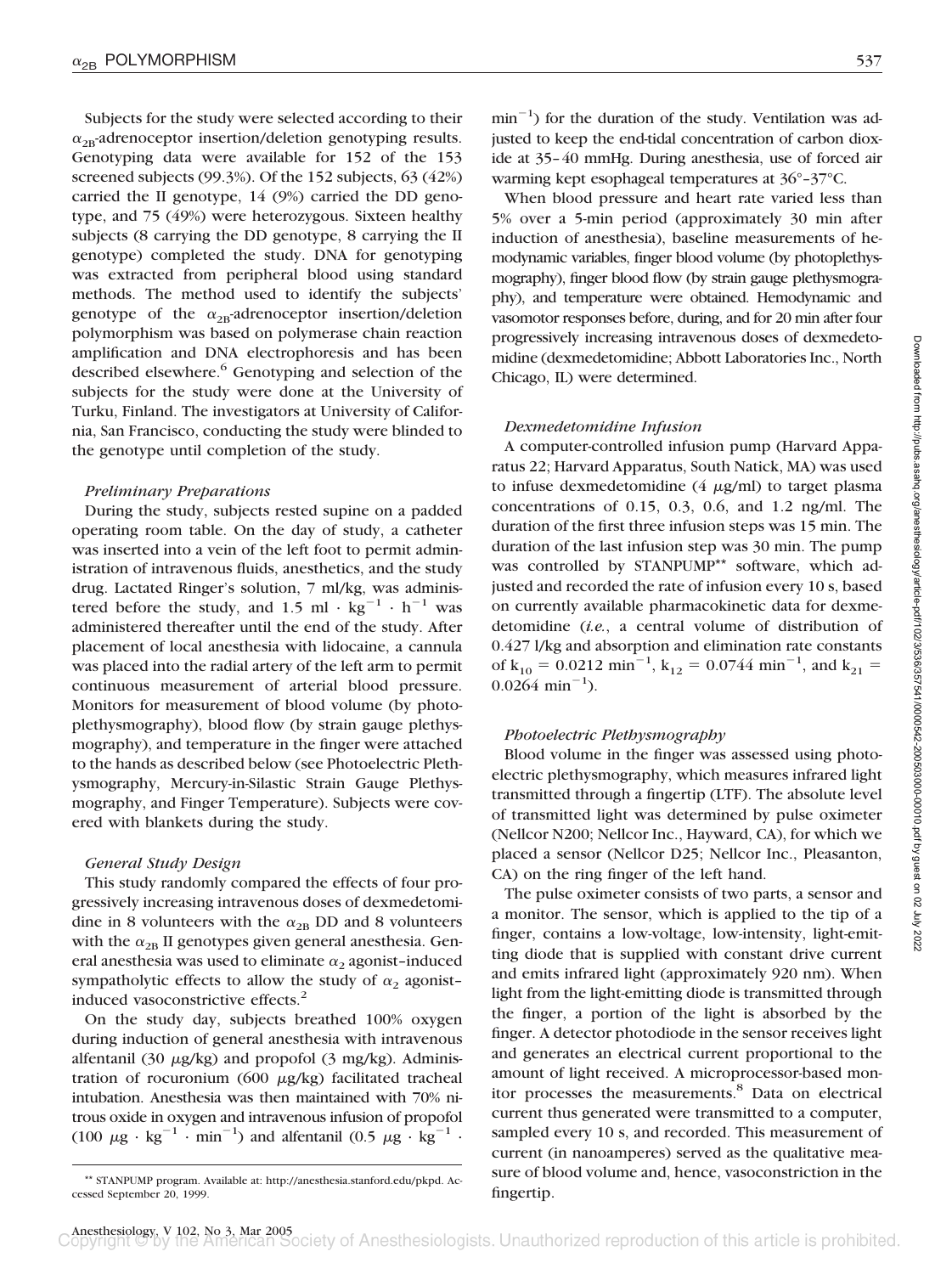### *Mercury-in-Silastic Strain Gauge Plethysmography*

Finger arterial inflow, venous outflow, and venous capacitance were measured using venous occlusion plethysmography by abruptly stopping venous outflow for 1 min with a proximal cuff inflated to above venous pressure  $(40 \text{ mmHg})$ .<sup>9</sup> The volume change in the finger was determined by mercury strain gauge plethysmograph with electrical calibration (Hokanson EC6; Hokanson, Inc., Bellevue, WA) for which a sensor on the ring finger of the right hand was placed. An E20 Rapid Cuff Inflator (Hokanson, Inc.) with a finger cuff placed at the base of the ring finger was used to abruptly stop venous outflow. During the study, the subject's right hand was elevated (flexed at the elbow) approximately 10 cm above the heart. This position minimizes resting venous tone and facilitates emptying of the hand veins.

Strain gauge plethysmography data were continuously recorded using a Gould EasyGraf TA240 recorder (Gould Electronics Inc., Eastlake, OH). Finger blood flow measurements were done before volunteers were anesthetized (in triplicate); immediately before dexmedetomidine infusion (in triplicate); at 3 min and every 5 min from the beginning of each infusion step; and at 5, 10, 15, and 20 min after the end of dexmedetomidine infusion.

Finger arterial inflow after rapid occlusion of the cuff was recorded at a paper speed of 5 cm/s. Analysis was performed using a slope drawn at the best-fit tangent to the peaks of the first few pulses. The slope of this line indicates the rate of volume change per unit time, which is caused by arterial inflow. Finger venous outflow was derived from a tangent line that represents the vertical drop in the volume graph from the excursion line and drawn at 0.5 and 2 s after the release of the venous occlusion pressure. Venous capacitance was measured as the vertical distance (in mm) representing the maximum increase in finger volume graph during the 1-min venous occlusion period.

# *Hemodynamic Variables and Hemoglobin Oxygen Saturation*

Systolic (SBP) and diastolic arterial blood pressures were measured continuously (Propaq 106; Protocol Systems, Beaverton, OR) *via* the radial artery cannula, which was connected to a Transpac II transducer (Abbott Laboratories). Hemoglobin oxygen saturation and heart rate (HR) were measured noninvasively using a pulse oximeter (Propaq 106; Protocol Systems) with the probe placed on a distal phalanx. Data for hemodynamic variables and hemoglobin oxygen saturation were recorded at 10-s intervals by an automated data-acquisition system.

# *Finger Temperature*

Finger temperature was recorded bilaterally from thermocouples that were attached to the pulp of the ring finger of both hands and connected to Iso-Thermax

thermometers (Columbus Instruments Corp., Columbus, OH). The thermometers have an accuracy of 0.1°C. Finger temperature was recorded before anesthesia, immediately before infusion of dexmedetomidine (baseline), and at the end of each infusion step.

### *Statistics*

The primary endpoint was defined as the peak percent increase in LTF values from baseline values during the last 30-min dexmedetomidine infusion step. Sample size estimation for this study was performed using data from our previous study. $2$  We hypothesized the increase in LTF values would be 15% higher in subjects with the DD genotype compared with subjects with the II genotype. Our sample size analysis indicated that 16 subjects (8 in each group) would provide an  $80\%$  chance (power = 0.8) to identify a statistically significant difference between the two groups at a two-tailed  $\alpha$  level of 0.05.

Data are reported as mean  $\pm$  SD, with  $P < 0.05$ signifying statistical significance. For analysis, data for blood pressure, HR, and LTF were reduced to 1-min median values. Baseline values for continuously measured variables (SBP, HR, LTF) were defined as the median value over 2 min before infusion of dexmedetomidine. We determined the values present at the end of each step increase in dexmedetomidine infusion and at 5, 10, 15, and 20 min after the end of dexmedetomidine infusion. Because every step produced an initial rapid change in LTF, SBP, and HR, peak values during each infusion step were also determined. Plethysmographic measurements during dexmedetomidine infusion are expressed as percent changes in relation to baseline values recorded immediately before dexmedetomidine infusion. Repeated-measures analysis of variance followed by the Dunnett *post hoc* test to determine the effect of dexmedetomidine and discontinuation of dexmedetomidine administration on SBP, HR, LTF, finger blood flow, and finger temperature was used. Values obtained from volunteers with the DD and II genotypes were compared using an unpaired Student *t* test with Bonferroni correction for multiple comparisons.

# **Results**

Demographic and screening blood pressure and heart rate information for the 16 subjects is listed in table 1. There were no statistically significant differences in demographics or screening hemodynamics between subjects with the DD and II genotypes. The cumulative doses of dexmedetomidine administered at the end of each of the four infusion steps were 0.15  $\pm$  0.01, 0.36  $\pm$ 0.01, 0.77  $\pm$  0.01, and 1.93  $\pm$  0.02  $\mu$ g/kg. Oxygen saturation values were at or above 96% in all subjects during the study.

Table 2 shows the values for LTF, hemodynamic variables, and esophageal and finger (left hand) tempera-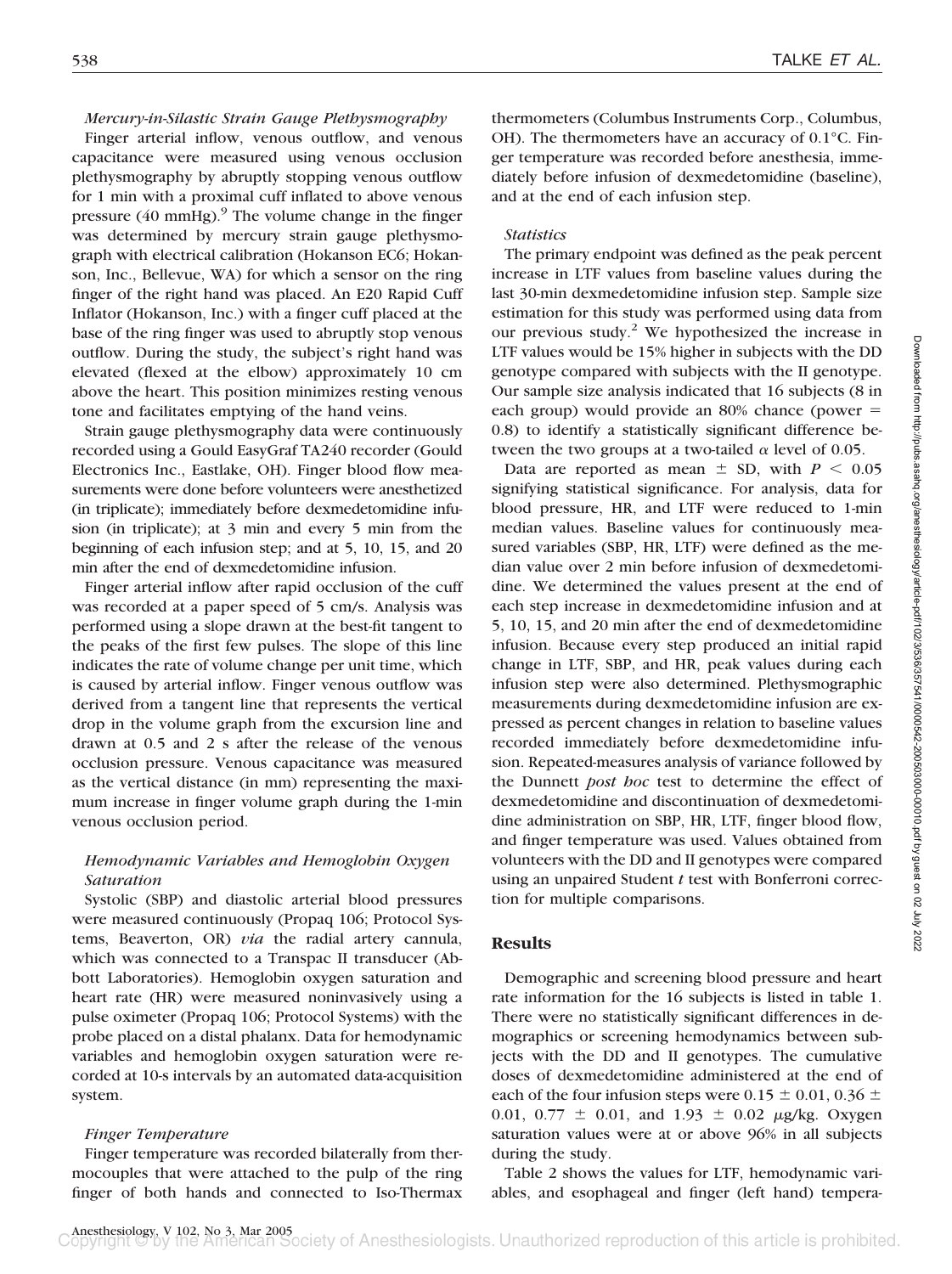|  |              | Table 1. Volunteer Demographics and Screening |  |
|--|--------------|-----------------------------------------------|--|
|  | Hemodynamics |                                               |  |

|                                                                                                                           |                                                                                           | Genotype                                                                                    |
|---------------------------------------------------------------------------------------------------------------------------|-------------------------------------------------------------------------------------------|---------------------------------------------------------------------------------------------|
|                                                                                                                           | Ш                                                                                         | DD                                                                                          |
| Age, yr<br>Height, cm<br>Weight, kg<br>BMI, $\text{kg/m}^2$<br>Sex, M/F<br>Screening HR, beats/min<br>Screening SBP, mmHg | $28 \pm 7$<br>$176 \pm 9$<br>$71 + 12$<br>$22 \pm 2$<br>6/2<br>$74 \pm 6$<br>$118 \pm 10$ | $23 \pm 3$<br>$171 \pm 14$<br>$65 \pm 15$<br>$23 \pm 3$<br>4/4<br>$74 \pm 3$<br>$122 \pm 9$ |

Data are expressed as mean  $\pm$  SD or number of subjects. There were no statistically significant differences.

 $BMI = body$  mass index;  $HR = heat$  rate;  $SBP = systolic blood pressure$ .

tures before, during, and 20 min after infusion of dexmedetomidine in volunteers with II and DD genotypes.

Induction of anesthesia decreased LTF values (vasodilation) significantly ( $P \le 0.005$ ) in both groups ( $28 \pm 13$ ) and 22  $\pm$  9% for the II and DD groups respectively;  $P =$ not significant). In both groups, at all target concentrations of dexmedetomidine, LTF was significantly  $(P \leq$ 0.001) higher (vasoconstriction) than values before dexmedetomidine. The maximum increase was  $46 \pm$ 12% for the II group and  $35 \pm 16$ % for the DD group (table 1 and fig. 1). Maximum LTF values during each infusion step and LTF values obtained at the end of each infusion step did not differ between the genotype groups. LTF values decreased significantly  $(P \leq 0.001)$  in

both groups during the first 20 min after dexmedetomidine infusion, with no differences between the genotype groups.

At all target concentrations of dexmedetomidine, in both groups, maximum SBP values were higher  $(P \leq$ 0.001) than values before infusion. The maximum increase occurred from 78  $\pm$  5 to 115  $\pm$  10 mmHg for the II group and from  $82 \pm 12$  to  $124 \pm 14$  mmHg for the DD group (table 1 and fig. 1). Maximum SBP values during each infusion step and SBP values obtained at the end of each infusion step did not differ between the groups. SBP values decreased significantly  $(P \leq 0.001)$  in both groups during the first 20 min after dexmedetomidine infusion, with no differences between the groups.

Induction of anesthesia reduced HR (from  $60 \pm 9$ beats/min to 55  $\pm$  6 beats/min) in the DD group but not in the II group (from 60  $\pm$  6 to 61  $\pm$  6 beats/min; *P* < 0.04). HR did not differ between the groups after induction of anesthesia. Dexmedetomidine decreased HR (*P* 0.001) in both groups (table 1 and fig. 1). Minimum HR values during each infusion step did not differ between the groups. HR values increased significantly  $(P < 0.001)$  in both groups during the first 20 min after dexmedetomidine infusion, with no differences between the groups.

Induction of anesthesia increased finger arterial inflow significantly in both groups ( $P = 0.03$  for both). Dexmedetomidine infusion decreased arterial inflow only in the DD group ( $P \le 0.001$ ), but there were no significant differences between the groups (table 3).

**Table 2. Transmitted Light through a Fingertip, Hemodynamic Variables, and Temperature During Infusions of Dexmedetomidine**

|                             | Plasma Target Concentration of Dexmedetomidine |                  |                  |                           |                           |                         |
|-----------------------------|------------------------------------------------|------------------|------------------|---------------------------|---------------------------|-------------------------|
|                             | $0$ ng/ml                                      | $0.15$ ng/ml     | $0.3$ ng/ml      | $0.6$ ng/ml               | $1.2$ ng/ml               | 20 min After            |
| LTF, %                      |                                                |                  |                  |                           |                           |                         |
| Il genotype                 | 0                                              | $5 \pm 5^*$      | $16 \pm 7$ *     | $26 \pm 8^*$              | $28 \pm 9^*$              | $11 \pm 8$ †            |
| (peak LTF values)           |                                                | $10 \pm 3^*$     | $22 \pm 9^*$     | $39 \pm 11$ *             | $46 \pm 12^{*}$           |                         |
| DD genotype                 | 0                                              | $4 \pm 4^*$      | $13 \pm 8^*$     | $20 \pm 10^{*}$           | $22 \pm 13$ *             | $10 \pm 9$ <sup>+</sup> |
| (peak LTF values)           |                                                | $8 \pm 5^*$      | $19 \pm 9^*$     | $31 \pm 14$ *             | $35 \pm 16^*$             |                         |
| SBP, mmHq                   |                                                |                  |                  |                           |                           |                         |
| Il genotype                 | $78 \pm 5$                                     | $82 \pm 6$       | $88 \pm 8^*$     | $99 \pm 8^*$              | $115 \pm 10^{*}$          | $108 \pm 9$ †           |
| (peak SBP values)           |                                                | $94 \pm 6^*$     | $96 \pm 7$ *     | $104 \pm 9^*$             | $113 \pm 10^{*}$          |                         |
| DD genotype                 | $82 \pm 12$                                    | $86 \pm 11$ *    | $94 \pm 12^{*}$  | $107 \pm 12^{*}$          | $123 \pm 13$ <sup>*</sup> | $111 \pm 13$ †          |
| (peak SBP values)           |                                                | $101 \pm 10^{*}$ | $102 \pm 10^{*}$ | $110 \pm 11$ <sup>*</sup> | $124 \pm 14$ <sup>*</sup> |                         |
| HR, beats/min               |                                                |                  |                  |                           |                           |                         |
| Il genotype                 | $61 \pm 6$                                     | $58 \pm 7^*$     | $57 \pm 7$ *     | $55 \pm 6^*$              | $54 \pm 5$ *              | $59 \pm 6$ †            |
| (minimum HR values)         |                                                | $55 \pm 6^*$     | $54 \pm 7$ *     | $52 \pm 6^*$              | $50 \pm 5^*$              |                         |
| DD genotype                 | $55 \pm 6$                                     | $53 \pm 6$       | $52 \pm 5$       | $51 \pm 5^*$              | $51 \pm 5^*$              | $54 \pm 5$ †            |
| (minimum HR values)         |                                                | $49 \pm 6^*$     | $48 \pm 6^*$     | $46 \pm 5^*$              | $46 \pm 6^*$              |                         |
| Temperature, finger, °C     |                                                |                  |                  |                           |                           |                         |
| Il genotype                 | $34.4 \pm 0.8$                                 | $34.8 \pm 1.0$   | $34.5 \pm 0.9$   | $34.5 \pm 1.0$            | $34.4 \pm 1.2$            |                         |
| DD genotype                 | $35.3 \pm 0.4$                                 | $35.4 \pm 0.4$   | $35.3 \pm 0.4$   | $35.3 \pm 0.5$            | $35.4 \pm 0.5$            |                         |
| Temperature, esophageal, °C |                                                |                  |                  |                           |                           |                         |
| Il genotype                 | $36.1 \pm 0.2$                                 | $36.3 \pm 0.2^*$ | $36.3 \pm 0.2^*$ | $36.4 \pm 0.2^*$          | $36.5 \pm 0.2^*$          |                         |
| DD genotype                 | $36.3 \pm 0.3$                                 | $36.4 \pm 0.3$   | $36.4 \pm 0.3$   | $36.6 \pm 0.5^*$          | $36.5 \pm 0.4*$           |                         |

Data are expressed as mean  $\pm$  SD. There were no statistically significant differences between the II and DD genotype groups.

 $* P < 0.05$  *vs.* baseline value (0 ng/ml).  $\uparrow P < 0.05$  *vs.* 1.2 ng/ml.

 $HR =$  heart rate; LTF = light transmitted through finger; SBP = systolic blood pressure.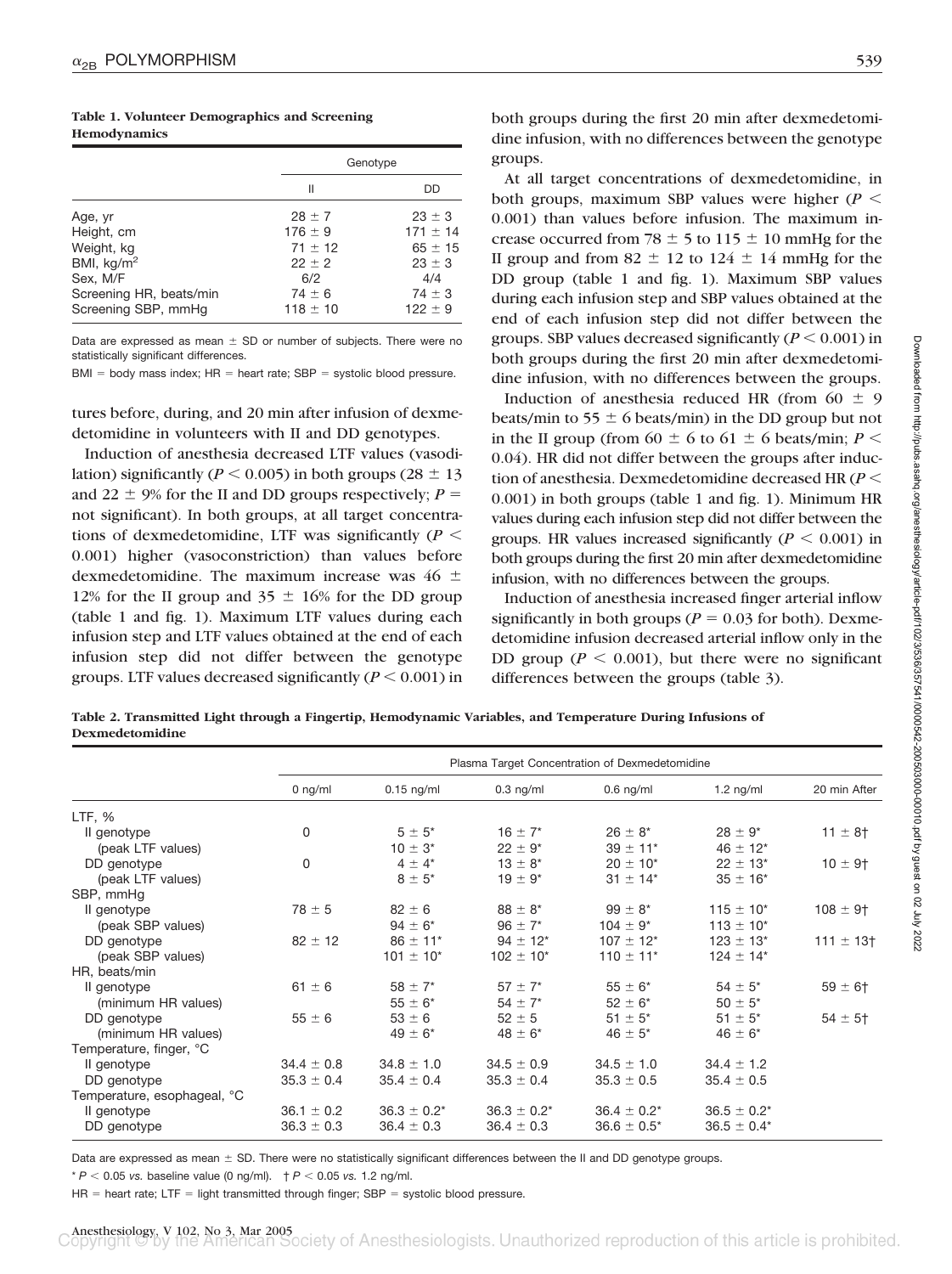

**Fig. 1. Percent change in transmitted light through a fingertip (LTF), change in systolic blood pressure (SBP), and change in heart rate (HR) in volunteers with the II (***thin line***) and DD (***thick line***) genotypes during and for 20 min after administration of dexmedetomidine. Data are expressed as mean values from all subjects. An increase in transmitted light represents a decrease in finger blood volume (vasoconstriction). The** *vertical lines* **mark the beginning of each step increase and end in the infusion of dexmedetomidine.**

Dexmedetomidine had no effect on venous outflow in either group (table 3). Venous outflow increased significantly ( $P \le 0.005$ ) in both groups during the first 20 min after dexmedetomidine infusion, with no differences between the groups.

Dexmedetomidine had no effect on venous capacitance in either group as measured by venous occlusion plethysmography, nor were there any difference between the groups (table 3).

# **Discussion**

We used a wide range of steady state concentrations of dexmedetomidine to study the peripheral vasoconstriction mediated by  $\alpha_2$  adrenoceptors in two groups of young healthy volunteers who carried one of the homozygous genotypes of the  $\alpha_{2B}$ -adrenoceptor insertion/ deletion polymorphism. Although our results add significantly to the existing literature on  $\alpha_2$  agonist-induced peripheral vasoconstriction, our results did not support our hypothesis that the DD genotype is associated with enhanced vasoconstriction compared with the I/I genotype.

The hemodynamic and LTF data in the current study are almost identical to those from our previous study with dexmedetomidine. $^{2}$  In the current study, the highest targeted dexmedetomidine plasma concentration was twice as high (1.2 ng/ml) as in the previous study. In both studies, with each step increase in dexmedetomidine infusion, there was an initial increase in LTF, followed by a gradual decline. Blood pressure data displayed similar changes with the lower dexmedetomidine doses. However, at the 0.6-ng/ml targeted dexmedetomidine plasma concentration, the initial increase in blood pressure was followed by only minimal decline (fig. 1), and at the 1.2-ng/ml targeted dexmedetomidine plasma concentration, blood pressure did not decrease significantly after the initial increase. The different patterns in the blood pressure and LFT responses seen with higher dexmedetomidine doses are possibly a reflection of  $\alpha_2$ -adrenoceptor stimulation of multiple vascular beds having an effect on systemic vascular resistance and

|  |  |  |  |  |  | Table 3. Venous Occlusion Plethysmography Data during the First 3 min and at the End of Infusions of Dexmedetomidine |
|--|--|--|--|--|--|----------------------------------------------------------------------------------------------------------------------|
|--|--|--|--|--|--|----------------------------------------------------------------------------------------------------------------------|

|                                |           | Plasma Target Concentration of Dexmedetomidine |                |                |                |               |  |
|--------------------------------|-----------|------------------------------------------------|----------------|----------------|----------------|---------------|--|
|                                | $0$ ng/ml | $0.15$ ng/ml                                   | $0.3$ ng/ml    | $0.6$ ng/ml    | $1.2$ ng/ml    | 20 min After  |  |
| Arterial inflow, $\Delta\%$    |           |                                                |                |                |                |               |  |
| Il genotype                    | 0         | $-18 \pm 40$                                   | $24 \pm 83$    | $7 + 68$       | $11 \pm 125$   | $113 \pm 311$ |  |
| (3-min values)                 |           | $17 \pm 36$                                    | $67 \pm 261$   | $-21 \pm 68$   | $-11 \pm 101$  |               |  |
| DD genotype                    | 0         | $-8 \pm 61$                                    | $-14 \pm 51$   | $-11 \pm 80$   | $-28 \pm 36$   | $7 + 74$      |  |
| (3-min values)                 |           | $-10 \pm 35$                                   | $-45 \pm 23$ * | $-48 \pm 31$ * | $-46 \pm 37$ * |               |  |
| Venous outflow, $\Delta\%$     |           |                                                |                |                |                |               |  |
| Il genotype                    | 0         | $13 \pm 19$                                    | $2 \pm 20$     | $3 \pm 24$     | $-6 \pm 22$    | 7 ± 201       |  |
| (3-min values)                 |           | $5 \pm 14$                                     | $3 \pm 17$     | $-4 \pm 22$    | $-6 \pm 28$    |               |  |
| DD genotype                    | 0         | $-3 \pm 13$                                    | $2 \pm 20$     | $-9 \pm 15$    | $-3 \pm 45$    | $11 \pm 40$   |  |
| (3-min values)                 |           | $5 + 39$                                       | $1 \pm 23$     | $0 + 29$       | $4 \pm 71$     |               |  |
| Venous capacitance, $\Delta\%$ |           |                                                |                |                |                |               |  |
| Il genotype                    | 0         | $3 \pm 9$                                      | $2 \pm 10$     | $5 \pm 21$     | $1 \pm 24$     | $11 \pm 24$   |  |
| (3-min values)                 |           | $0 \pm 19$                                     | $9 \pm 11$     | $10 \pm 22$    | $4 \pm 22$     |               |  |
| DD genotype                    | 0         | $6 \pm 9$                                      | $4 \pm 10$     | $-2 \pm 15$    | $-7 \pm 19$    | $8 \pm 22$    |  |
| (3-min values)                 |           | $7 \pm 9$                                      | $12 \pm 16$    | $7 \pm 16$     | $-5 \pm 17$    |               |  |

Data are expressed as mean  $\pm$  SD.

 $* P < 0.05$  *vs.* baseline value (0 ng/ml).  $+ P < 0.05$  *vs.* 1.2 ng/ml.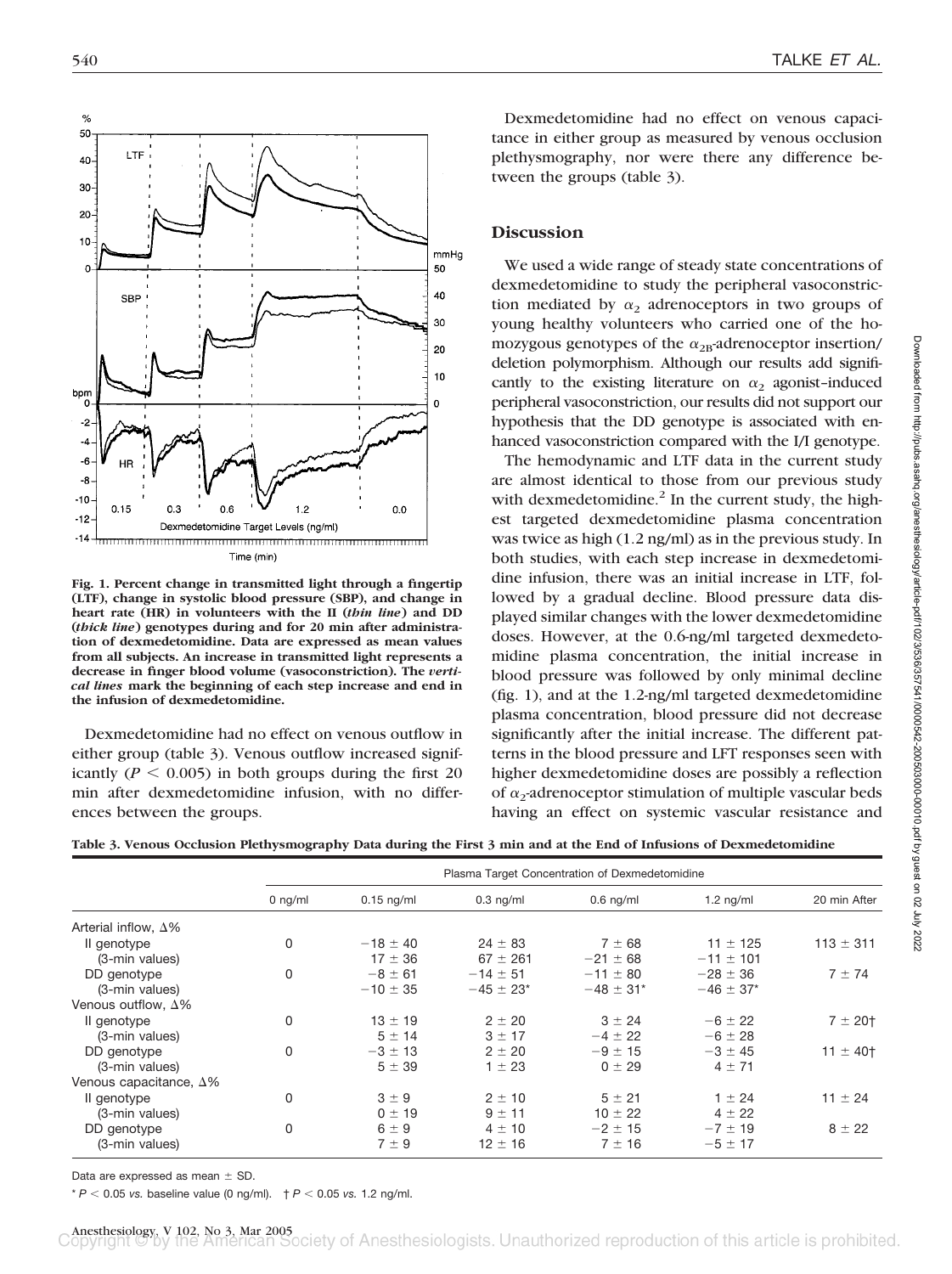blood pressure, whereas the LTF data reflect vasomotor changes only in the fingertip. These data suggest that radial artery blood pressure reflects complex  $\alpha_2$ -adrenoceptor responses in multiple tissues and that this complex response does not represent accurately vasoconstriction in all peripheral vascular beds, such as the fingertip.

Alpha-2 adrenoceptors are located in peripheral arteries and veins.10 Because the LTF data cannot differentiate between arterial or venous constriction, the venous occlusion plethysmography data adds to our understanding of the contribution of arteries and veins to  $\alpha_2$  agonistinduced vasoconstriction in the finger. Our finger venous occlusion plethysmography data demonstrate  $\alpha_2$ agonist–induced arterial constriction with no significant effect on veins. The arterial inflow data do not suggest as consistent (large variability and no significant difference in the II group) a vasoconstrictive response as the LTF data do. This could be in part because of the different sites of measurement and the fact that there seems to be an inverse relation between arterial diameter and presence of  $\alpha_2$  adrenoceptors.<sup>11</sup> Fingertip LTF measurements are thought to be mainly a reflection of small distal arterioles and arteriovenous canals, whereas the finger venous occlusion plethysmography measurement includes also larger digital arteries.

Blood vessels have a mixed population of postsynaptic  $\alpha_1$  and  $\alpha_2$  adrenoceptors.<sup>10</sup> Both are located throughout the vasculature and mediate vasoconstriction when stimulated. Large arteries have both  $\alpha_1$  and  $\alpha_2$  adrenoceptors, whereas  $\alpha_2$  adrenoceptors are more prominent in small arteries and veins.<sup>11</sup> Prominence of  $\alpha_2$  adrenoceptors in the distal vasculature makes an *in vivo* study of  $\alpha_{2B}$ -adrenoceptor function feasible in distal phalanxes. In contrast, *in vitro* studies are complicated by the small size of the blood vessels of interest. Although the increased incidence of acute myocardial events with subjects with the  $\alpha_{2B}$  DD genotype was assumed to be linked to enhanced vasoconstriction of endocardial blood vessels, we chose to study  $\alpha_2$  agonist-induced vasoconstriction in the distal phalanx because it is much more feasible than the study of distal coronary arteries and because there are no data to suggest that the mechanism of  $\alpha_2$  agonist-induced vasoconstriction differs in different vascular beds. Although the presence of  $\alpha_2$ adrenoceptors has been demonstrated in human finger and coronary vasculature, the distribution (large arteries, small arteries, veins) and density of  $\alpha_2$  adrenoceptors and their subtypes in different human vascular beds are not known. Based on our results, we cannot rule out that  $\alpha_{2B}$  adrenoceptor activation in coronary arteries would have enhanced vasoconstriction in individuals with the DD genotype compared with individuals with the II genotype.

We used dexmedetomidine because it is the most selective clinically available  $\alpha_2$  agonist. Dexmedetomidine is highly lipid soluble and reaches the central and peripheral effect sites within minutes after administration. As a non-subtype-selective  $\alpha_2$  agonist, dexmedetomidine activates all three  $\alpha_2$ -adrenoceptor subtypes. Our study could be improved by using an  $\alpha_{2B}$ -selective agonist; however, this type of drug is not available for clinical use.

The *in vitro* data show that compared to the  $\alpha_{2B}$  I variant, the D variant has normal ligand binding, undergoes only 56% of agonist-promoted phosphorylation, and has a complete loss of short-term agonist-promoted receptor desensitization.5 These data suggest that *in vivo* activation of the D receptor would result in enhanced vasoconstriction. Because there are no data to suggest whether this enhanced activity might cause *in vivo* a more potent or a more prolonged vasoconstrictive response, we chose our dexmedetomidine dosing to cover a wide range of target plasma concentrations as well as to provide a prolonged (1 h 15 min) exposure to dexmedetomidine and to continue our study of the hemodynamic and LTF responses for 20 min after dexmedetomidine infusion. However, during stress, local endogenous release of  $\alpha_2$  agonist may result in much higher tissue agonist concentrations than those in our study, and we cannot rule out that this may result in a difference between the II and DD genotypes in the vasoconstrictive response, nor would it be feasible for us to administer much higher dexmedetomidine doses to healthy volunteers (profound vasoconstriction).

Our hypothesis was based on a finding in mice that  $\alpha_{2B}$ adrenoceptors are responsible for  $\alpha_2$  agonist-induced increases in blood pressure.<sup>5</sup> Although physiologic functions associated with receptor subtypes seem to be similar between species, there are exceptions. A recent report suggests that in humans the  $\alpha_{2C}$  adrenoceptor might be responsible for peripheral vasoconstriction.<sup>12</sup> Validation of these data and ruling out the role of  $\alpha_{2B}$ adrenoceptors in vascular smooth muscle contraction in humans would explain the results of the current study.

One plausible explanation for enhanced vasoconstriction in subjects with the  $\alpha_{2B}$  DD genotype and lack of our ability to observe this effect is that a specific combination of genotypes would be needed to produce the enhanced vasoconstrictive effect on  $\alpha_2$ -adrenoceptor activation. This possibility is consistent with our unpublished clinical observation that some patients (1–3%) have an exacerbated increase in blood pressure in response to  $\alpha_2$ -adrenoceptor activation (dexmedetomidine and mivazerol).

Our sample size calculation was based on our primary endpoint, which was peak percent increase in LTF values from baseline values during the last 30-min dexmedetomidine infusion step. Therefore, this study may have been underpowered for several other variables, such as venous occlusion plethysmography data, that did not reach statistical significance. We studied only young